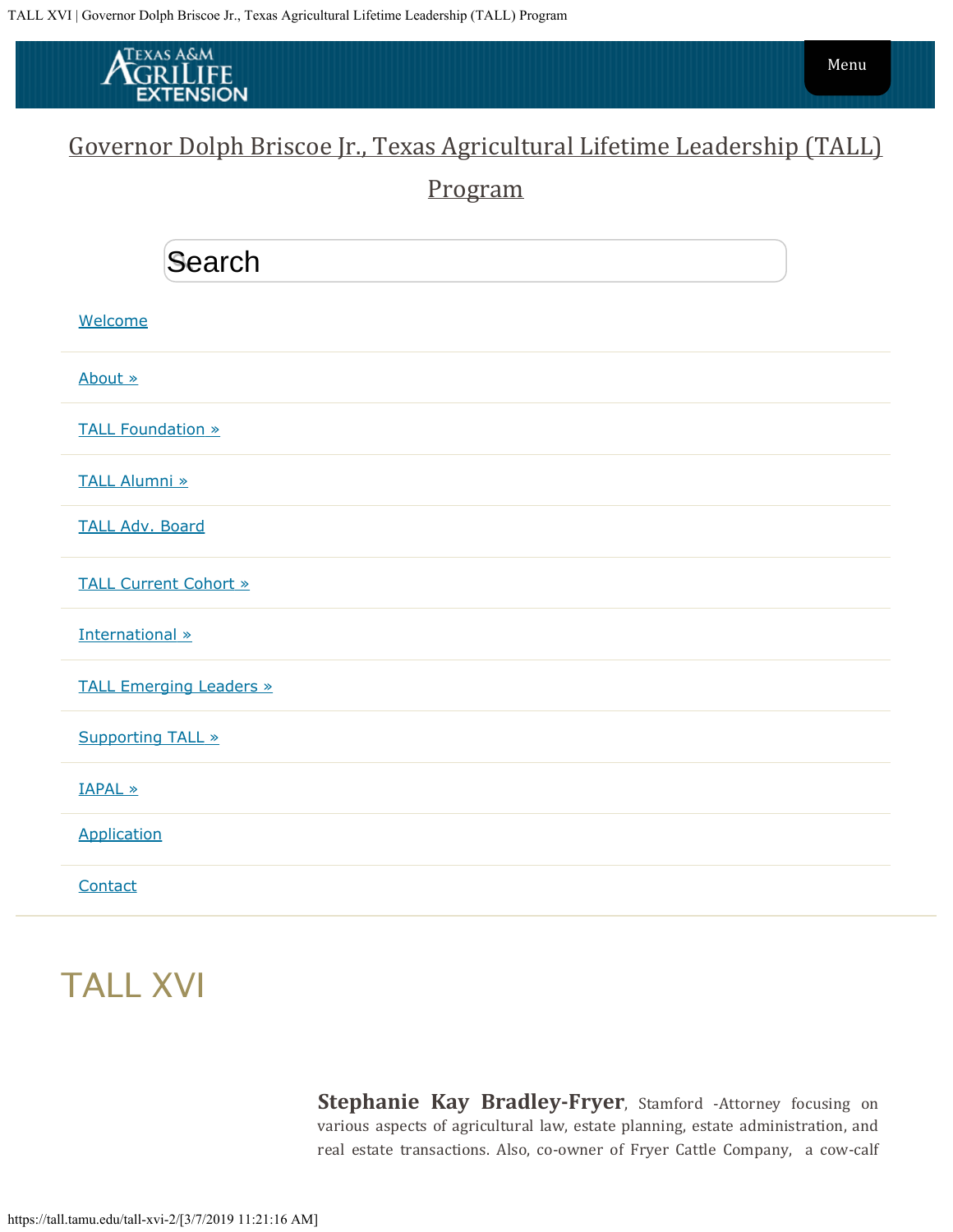

operation in Texas and Southwest Oklahoma.



**Travis Britt**, Cedar Creek- Chief Horticulturist and Nursery Business Unit Manager for Pecan Grove Farms and Nursery



**Casey Crabtree**, Amarillo-Business Manager of Cargill Animal Nutrition's Ruminant Enterprise Group, focusing on nutritional feedlot consulting and manufacturing of feedlot mineral supplements. 4th generation cattle rancher.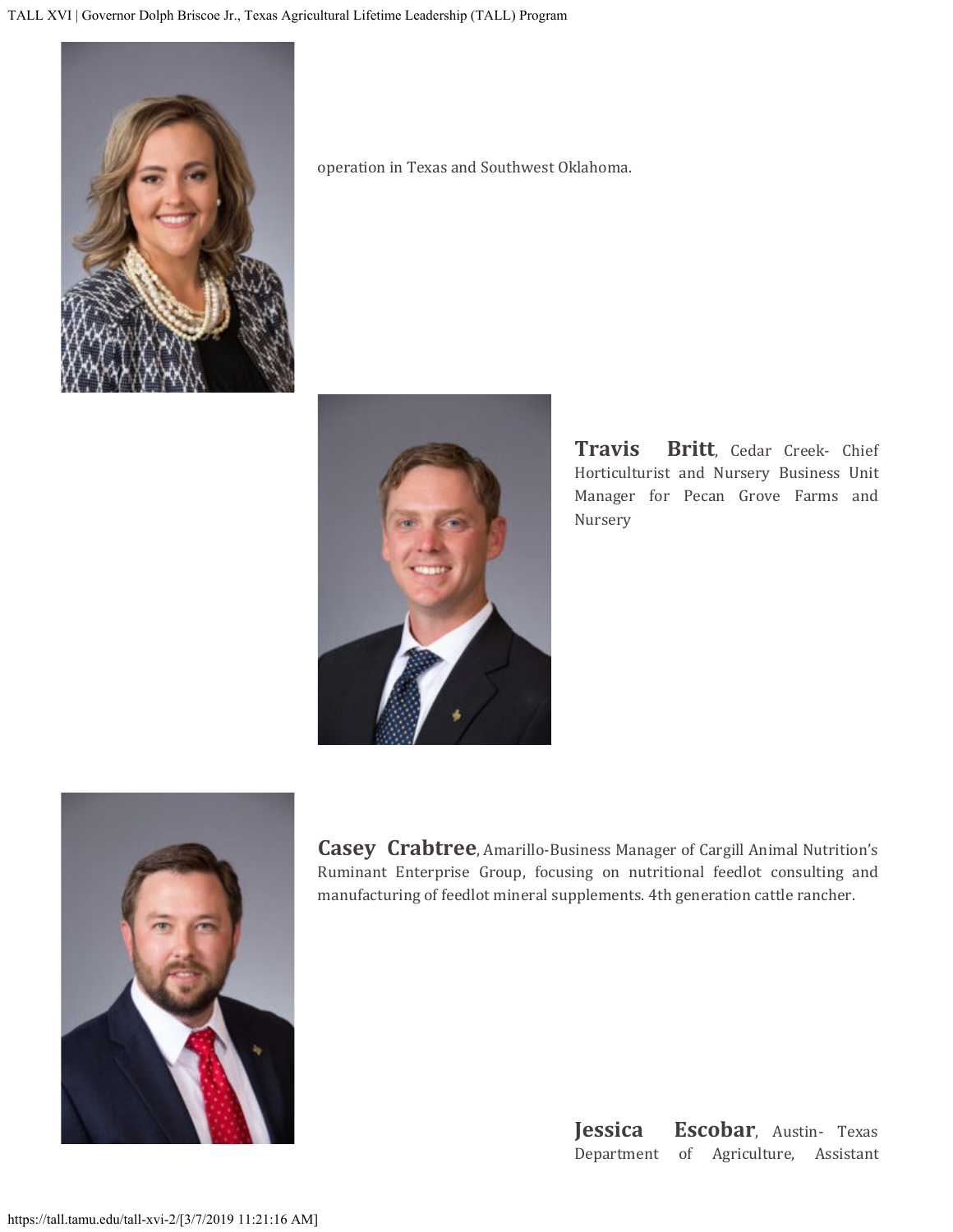

General Counsel for Legislative Affairs & Trade and Business Development. Also serves as a liaison to commodity and agency stakeholders to promote agriculture and global initiatives.



Sarah Franklin, Pleasanton- Texas Farm Credit Branch Manager. Texas Farm Credit serves 100 counties from the Red River to the Rio Grande Valley and from Central Texas to the Piney Woods

> **Steven Hayes**, Springtown -Senior Director of Marketing and Membership with the American Paint Horse Association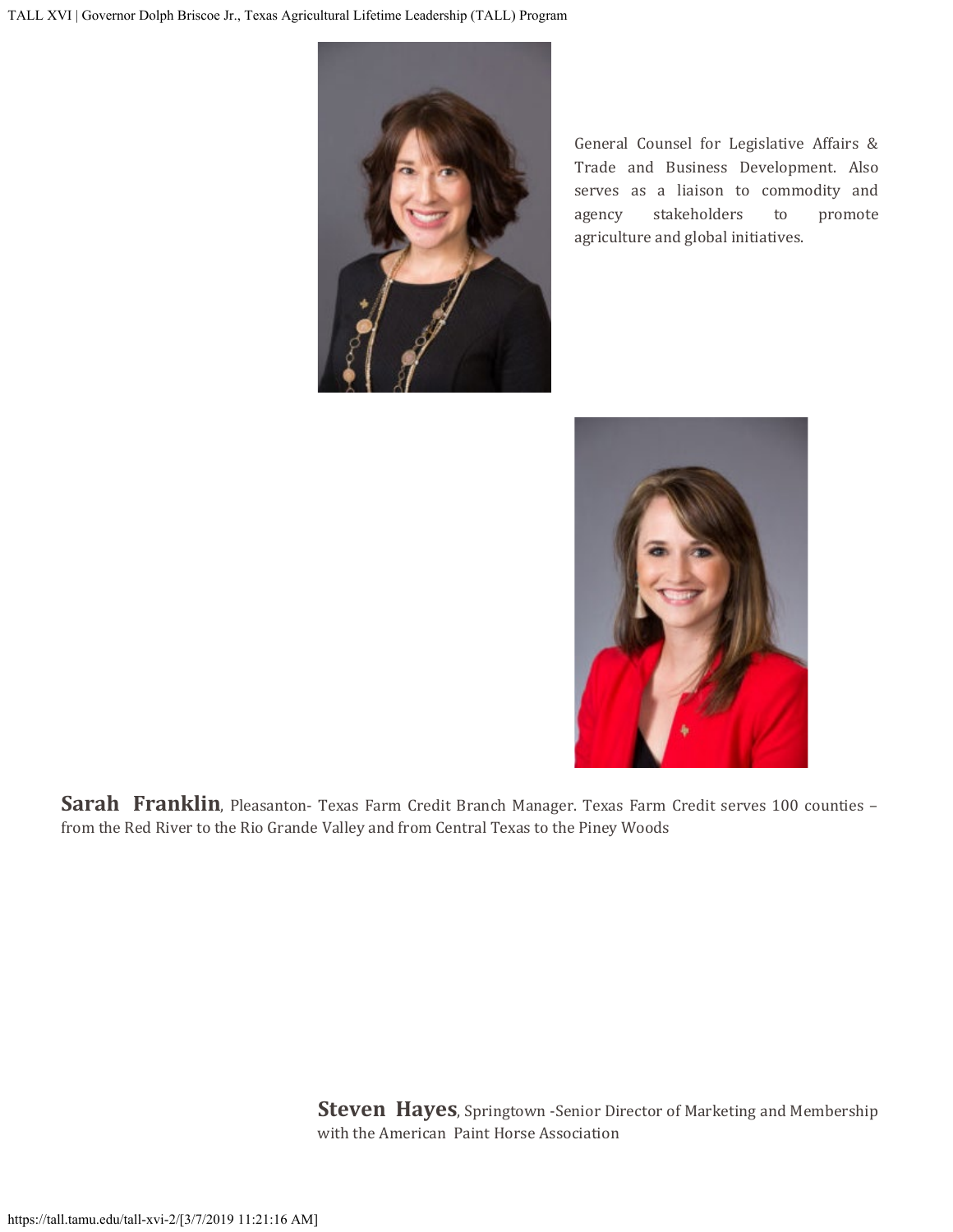



**DeLinda Hicklen**, Ropesville- Coowner and agent with Taylor Crop Insurance and partner in Hicklen Farms JV, growing cotton in four counties in West Texas.



**Colt**

**Hoffmann**, Reagan -Attorney and Owner of Hoffmann Cattle Co., a family owned ranching operation that has over 50 years experience breeding top quality Corriente cattle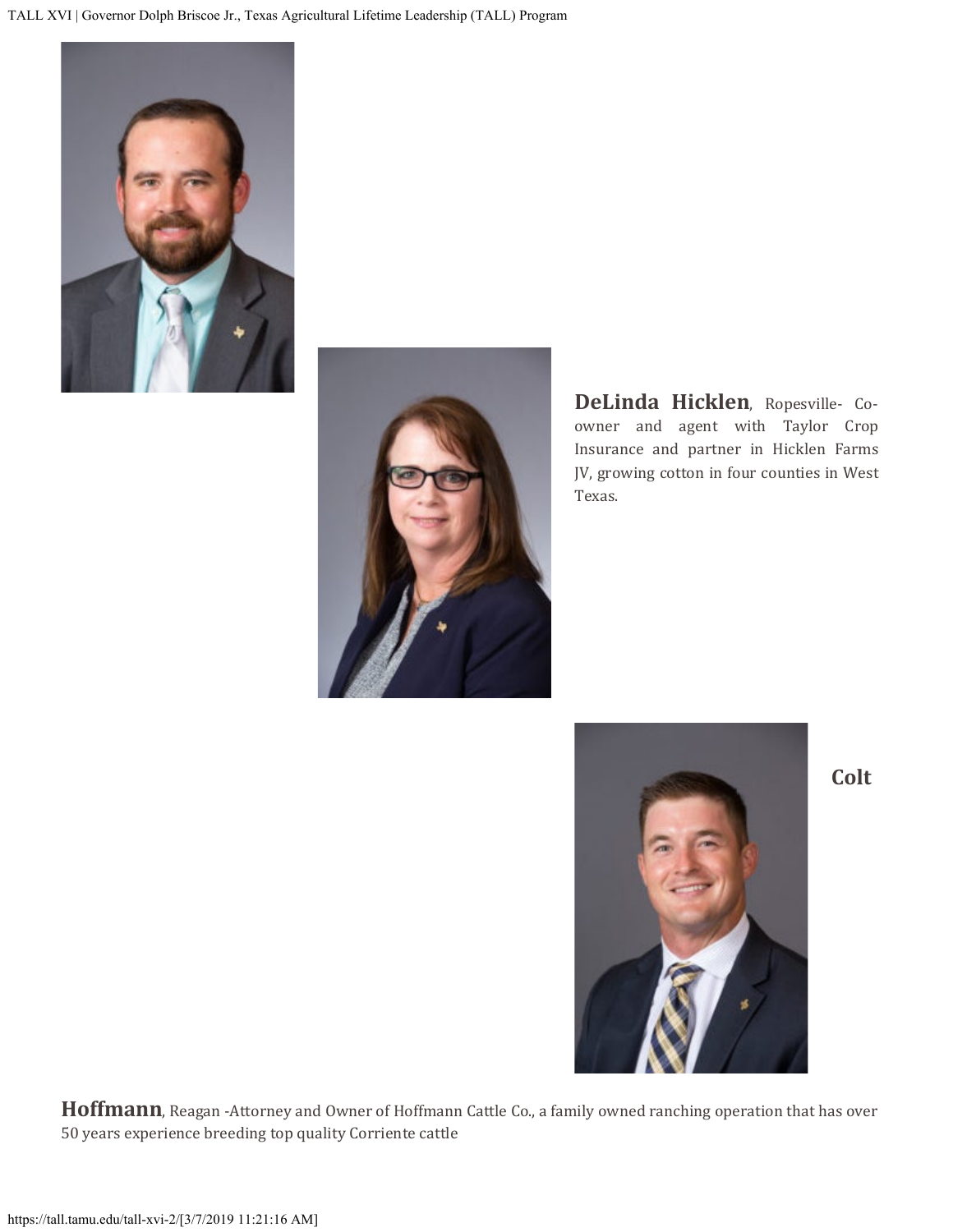

**Rob Hughes**, Huntington -Executive Director of Texas Forestry Association, A 100 year old conservation organization of members that serves the broad needs of forest landowners, producers, and consumers by promoting a positive economic, social, and political climate to advance forestry in Texas.



**Preston Ingram**, Sulphur Springs - Director of Agriculture Operations, of Agriculture Operations, Hageman Group. The Texas farming operation produces all commercial crops including, wheat, corn, soybeans, milo, sorghum, rice, and alfalfa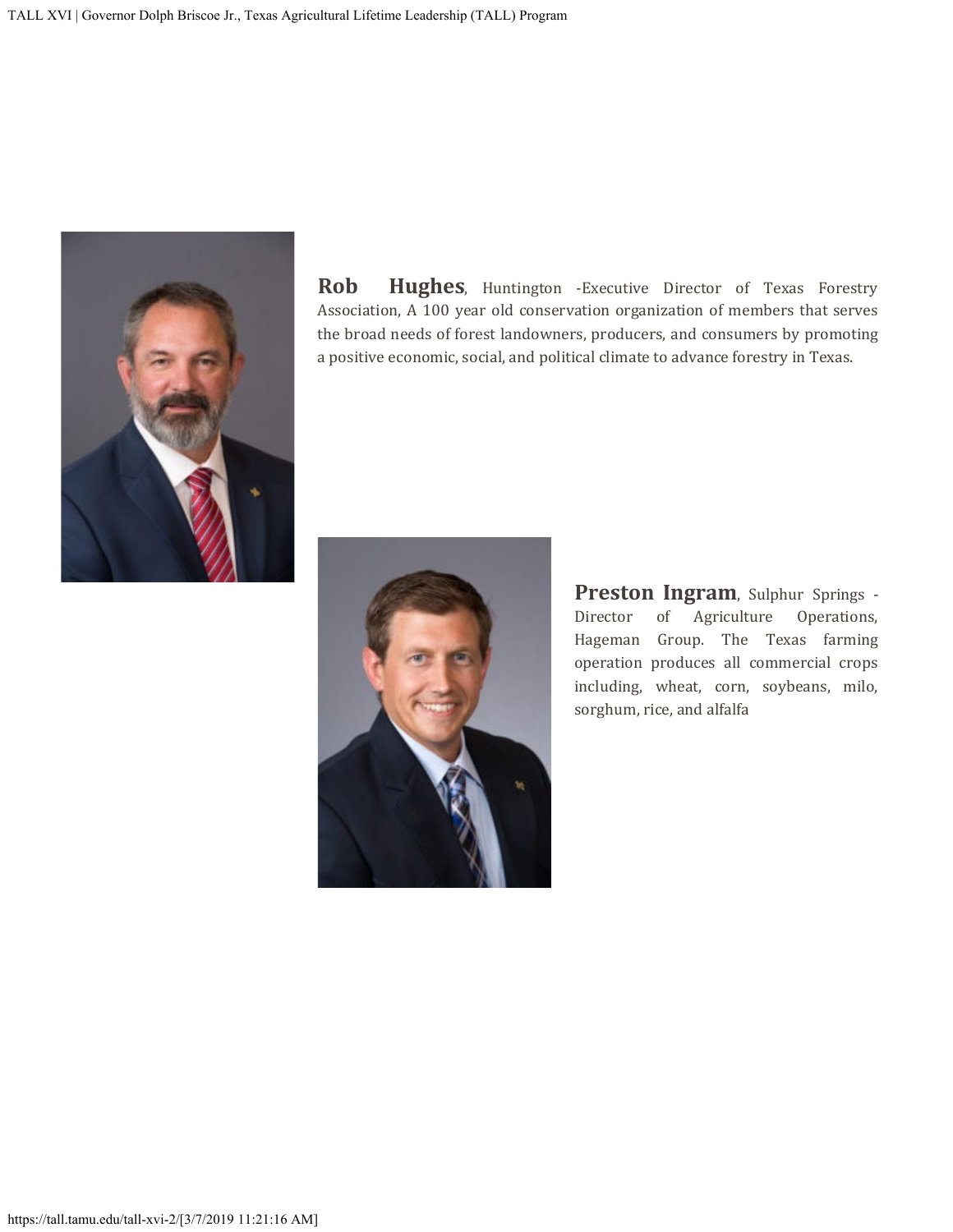

**Kristin Lambrecht**, The Woodlands -Texas Department of Agriculture, Field Representative. Ambassador for TDA's GO TEXAN marketing, rural economic development and young farmer grant programs.



**Michael Lawrence**, Earth -Partner / Farm Manager – Caprock Dairy and D&M Farms. Milk 9,500 cows and farm 7,500 acres to supply feed to the dairy

> **Sara Lemoine Knox** , Coleman - Owner, Sara Lemoine Knox Law Firm. Handles a broad spectrum of legal matters, including agricultural and water rights issues; and real estate transactions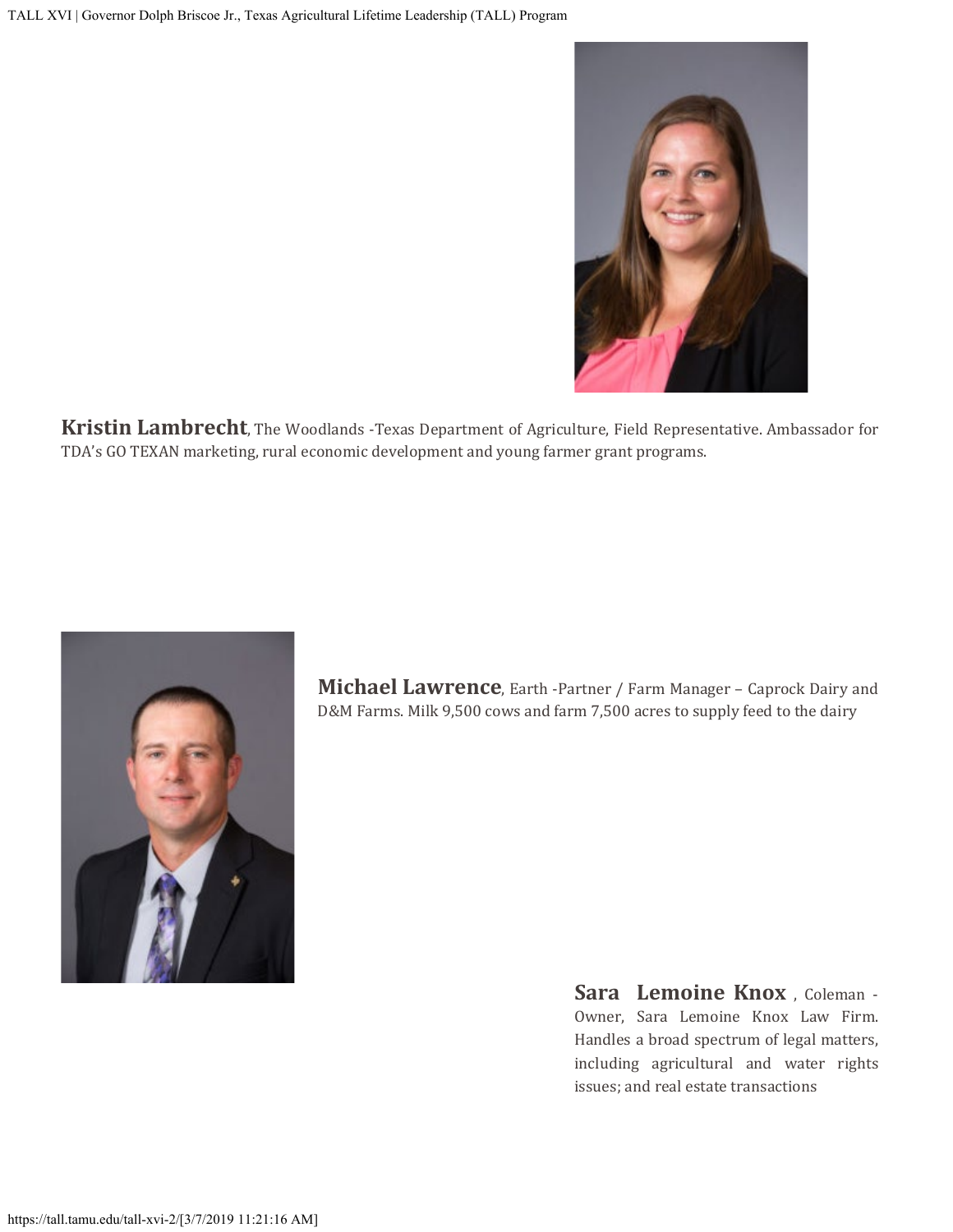



**Kassidy Martin**, Stamford- Senior Loan Officer Central TX Farm Credit, Haskell office: serves Baylor, Haskell, Jones, Knox & Stonewall counties financing farm/ranch land, agribusinesses, homes & recreational property livestock, equipment, and operating needs

> **Matthew Okeson**, Dallas –Procurement Manager for LALA U.S., Inc. LALA U.S. produces value-added dairy products under many brands including LALA, Promised Land Dairy, Frusion, Skim Plus and Nordica.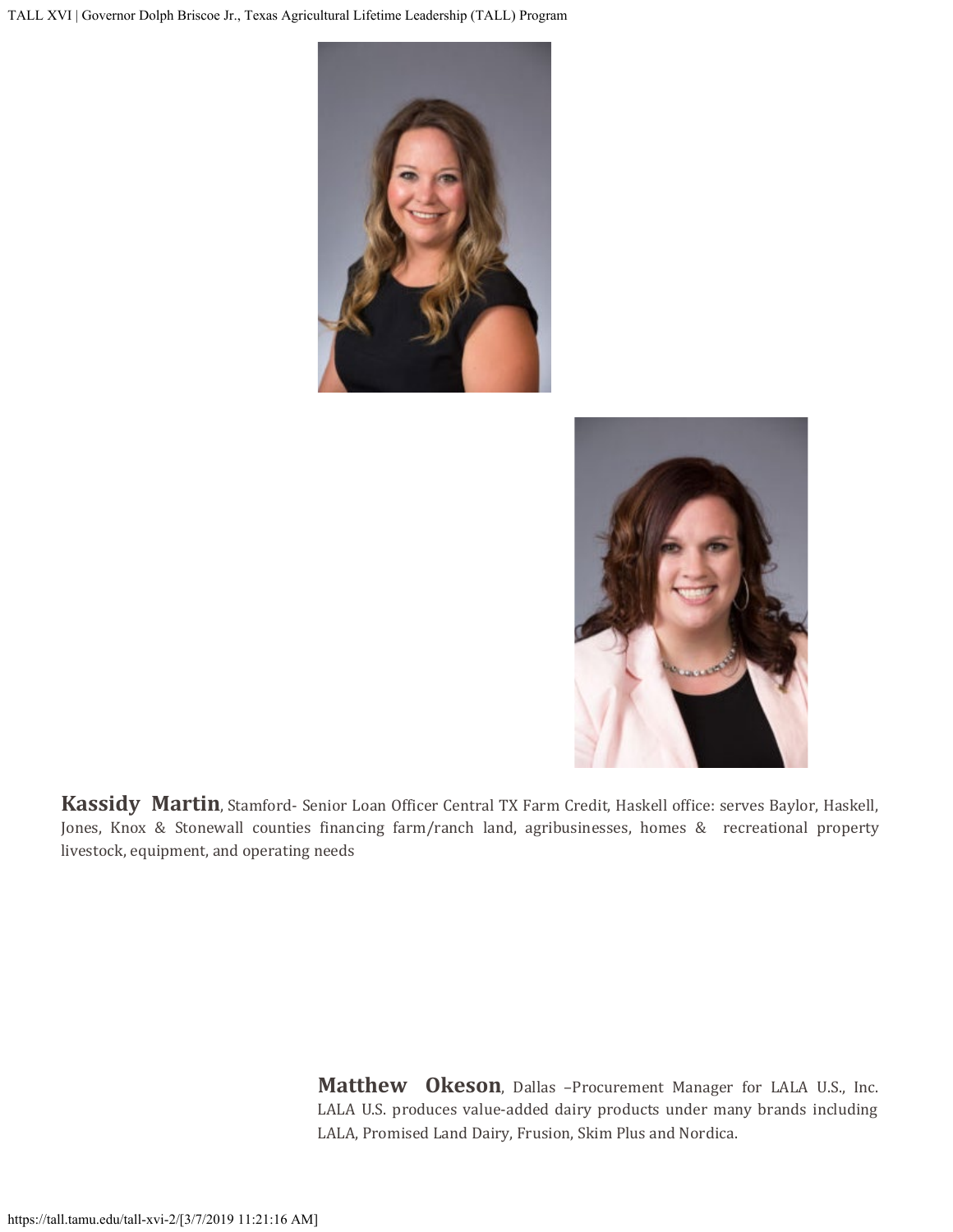



**Liza Parker**, Temple- Policy Analyst/Project Manager for the Texas State Soil & Water Conservation Board; a state agency that administers soil & water conservation law & coordinates conservation programs



**James Plyler**, Austin -Wholesale grower of native and adapted landscape plant material. Customers include retail nurseries, landscape design and installation companies, landscape architecture firms, cities and municipalities across Texas.

| Katy   |    |         | <b>Slough</b> , Gruver- Co-Owner - |   |
|--------|----|---------|------------------------------------|---|
| Gruver | Ag | Supply. | <b>Offering</b>                    | a |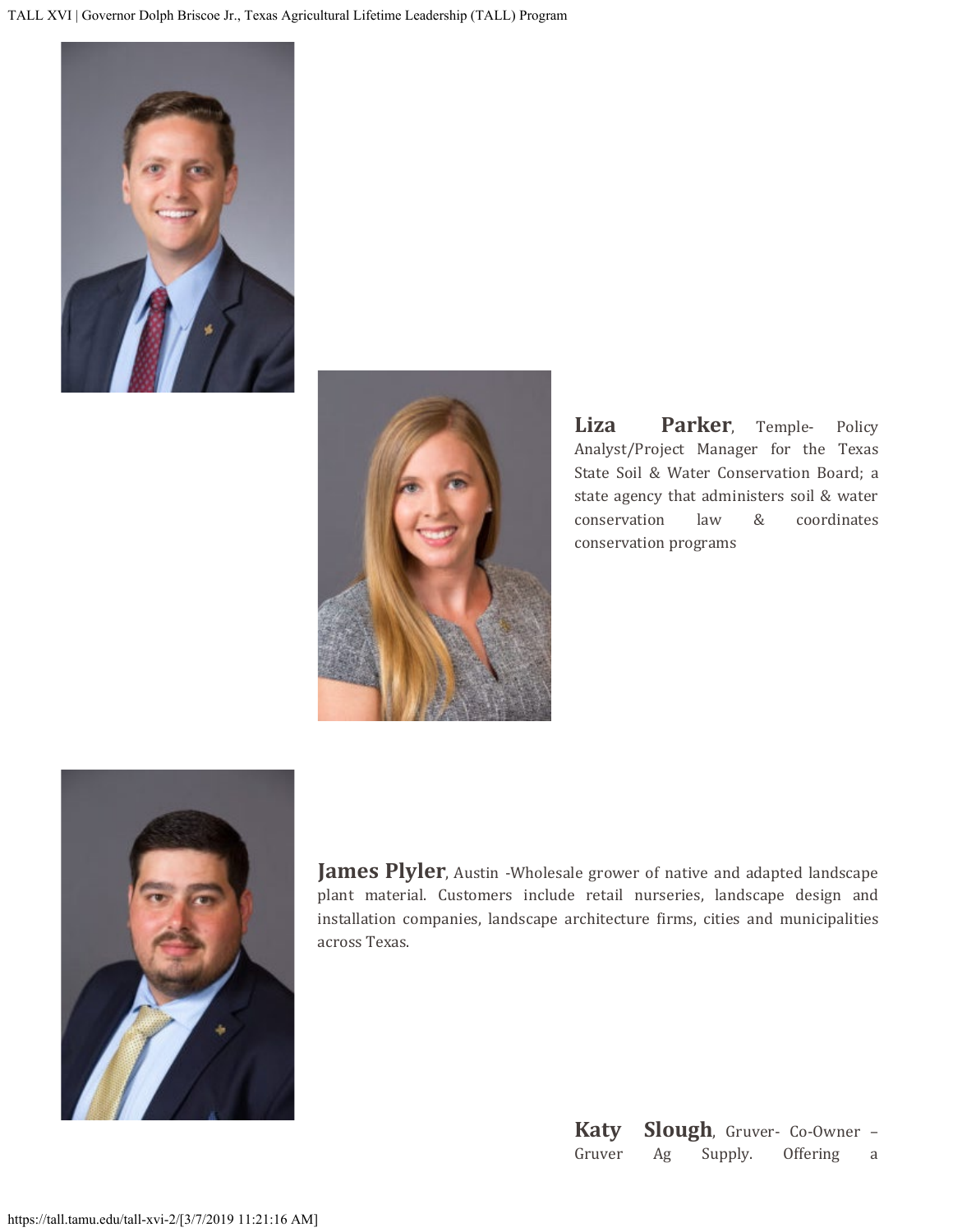

comprehensive range of agricultural products and services, we proudly serve Hansford, Sherman, Hutchinson, and Moore counties



**Seth Sowder**, Sudan—Agent-Lance Insurance Agency, specializing in crop insurance and farm & ranch insurance. Operates a dryland grain sorghum and cotton farm in Bailey and Lamb counties



**Matt Thomas**, Abbott- Branch Manager for AgTexas Farm Credit in Hillsboro, TX providing financing for land, cattle, crops, and equipment for farm and ranches, as well as recreational property. Also, runs a small coastal hay operation in Hill County.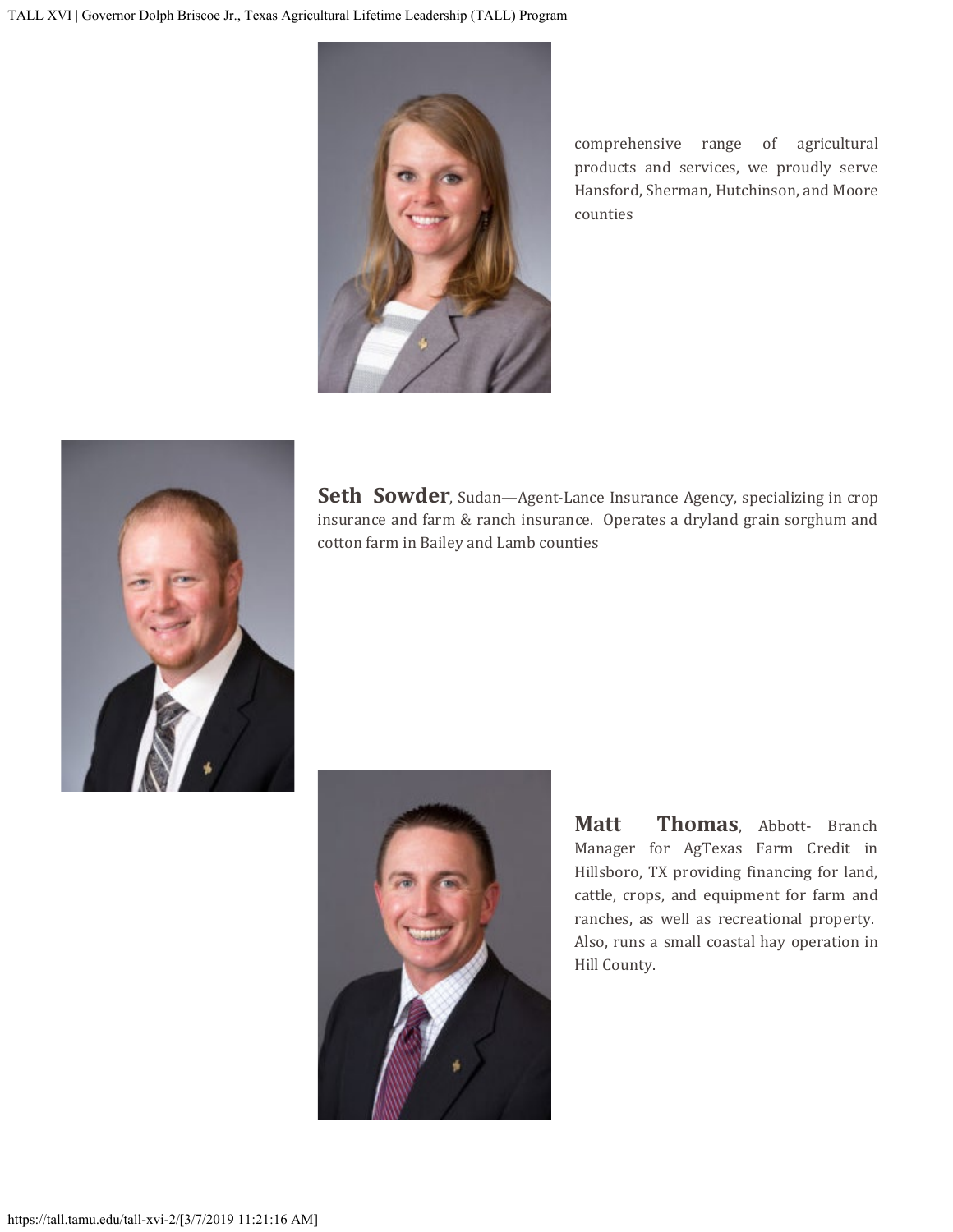

**James Uhl**, Ft. McKavett- Asst. Manager- J.P. Family Limited Partnership-Powell Ranches; Hereford/Angus Cattle, Ram-bouillet Seedstock/Feeder Lambs, Wool/Mohair Warehouse, Hunting, Mineral mgmt. & wheat



John Van de Pol, Amherst- Partner, Red Rock Dairy & Owner, Cap Rock Farms; milks 3,000 cows, heifer replacement program, farms has 2,000 acres of corn, triticale, sorghum, canola and black eye peas

> **Robert Ward**, Wallis- VP, Relations Manager for Capital Farm Credit. Directly lends money to farmers, ranchers, rural property owners and ag-businesses. Raises quarter horses and Corriente cattle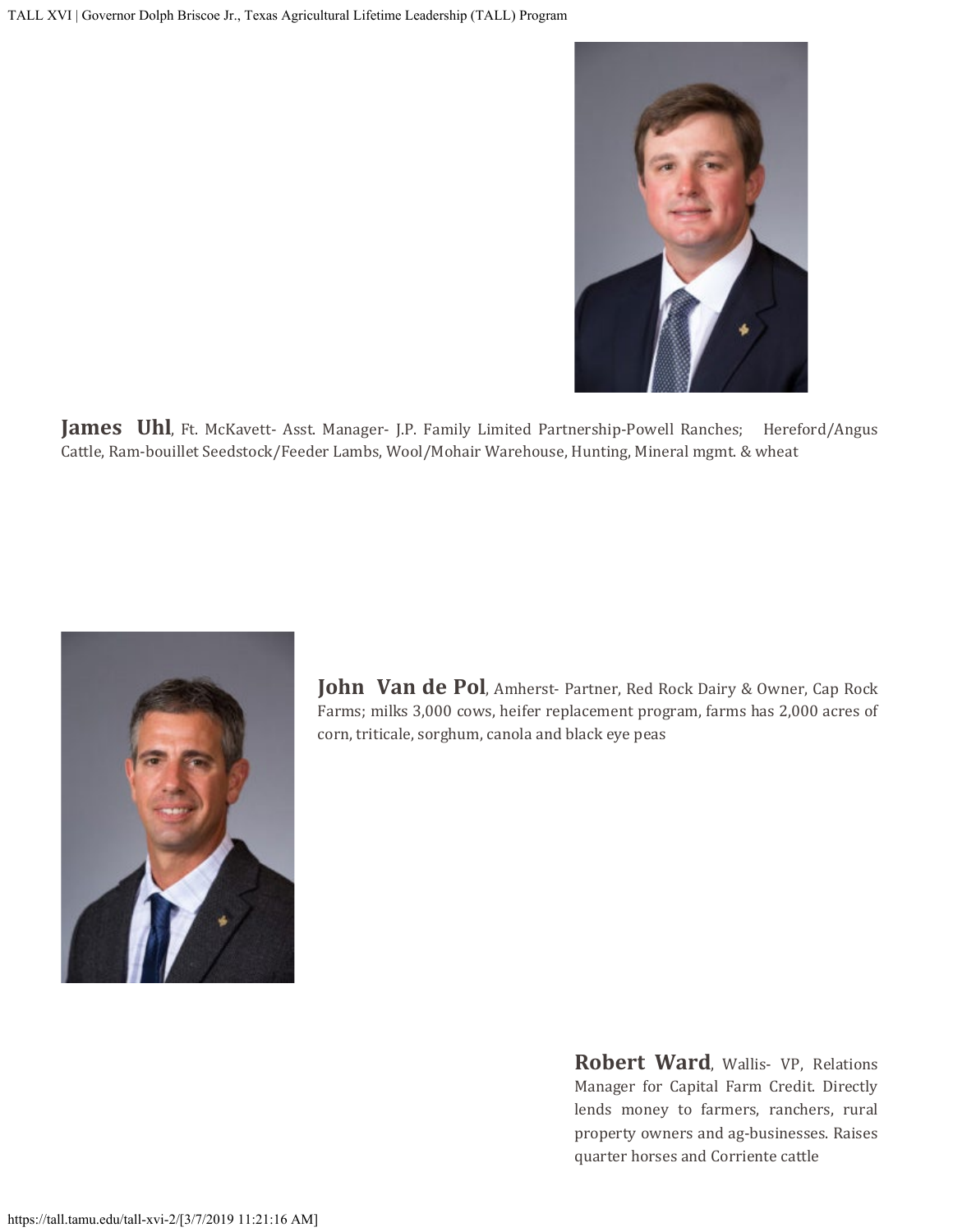



**Leanne Wiley**, Wallis—Rangeland Management Specialist – United States Department of Agriculture – Natural Resources Conservation Service. NRCS provides farmers and ranchers with financial/technical assistance

> **Travis Wilson**, Decatur- Owner- Wilson Land & Cattle LLC., Wilson Farms, Wilson Sod Farm, Wilson Farms Canada. Cow/Calf, Sod and wheat farming operation with straw supplied for Monterrey Mushrooms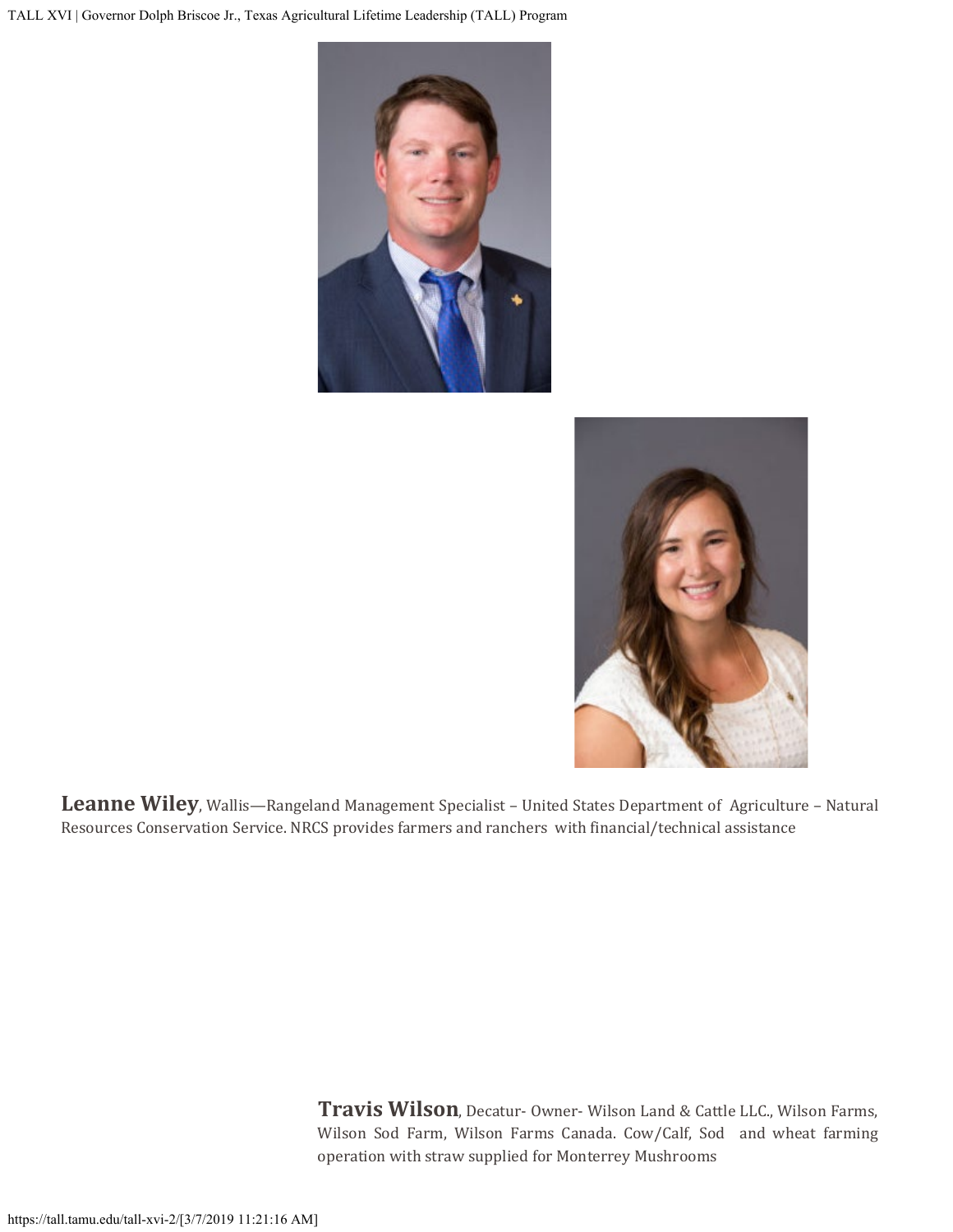TALL XVI | Governor Dolph Briscoe Jr., Texas Agricultural Lifetime Leadership (TALL) Program



| About                                                                                                 | Popular Links                                                              | <b>Required Links</b>                                            | Contact                                                                       | AgriLife<br><b>Bookstore</b>                                                                                                                                           |
|-------------------------------------------------------------------------------------------------------|----------------------------------------------------------------------------|------------------------------------------------------------------|-------------------------------------------------------------------------------|------------------------------------------------------------------------------------------------------------------------------------------------------------------------|
|                                                                                                       | <b>TEXAS A&amp;M</b><br><b>JFE</b><br><b>EXTENSION</b>                     | <b>MEMBER OF THE</b><br>TEXAS A&M<br>UNIVERSITY<br><b>SYSTEM</b> |                                                                               |                                                                                                                                                                        |
| A unique education<br>agency, the Texas<br>A&M AgriLife<br><b>Extension Service</b><br>teaches Texans | <b>County Extension</b><br><b>Offices</b>                                  | <b>Compact with Texans</b>                                       | 600 John Kimbrough<br><b>Boulevard</b><br><b>College Station, TX</b><br>77843 | <b>AgriLife Extension's</b><br>online Bookstore                                                                                                                        |
|                                                                                                       | Research and<br><b>Extension Centers</b>                                   | <b>Privacy and Security</b>                                      |                                                                               |                                                                                                                                                                        |
|                                                                                                       |                                                                            | <b>Accessibility Policy</b>                                      |                                                                               | offers educational<br>information and                                                                                                                                  |
| wherever they live,<br>extending research-                                                            | <b>Contact Directory</b>                                                   | <b>State Link Policy</b>                                         |                                                                               | resources related to<br>our many areas of                                                                                                                              |
| based knowledge to<br>benefit their families<br>and communities.                                      | <b>Media Contacts</b>                                                      | <b>Statewide Search</b>                                          |                                                                               | expertise and<br>programming; from<br>agriculture,<br>horticulture, and<br>natural resources to<br>nutrition, wellness<br>for families and<br>youth, and much<br>more. |
|                                                                                                       | <b>Texas 4-H and Youth</b><br>Dev.<br><b>Strategic Plan and</b><br>Impacts | <b>Equal Opportunity</b>                                         |                                                                               |                                                                                                                                                                        |
|                                                                                                       |                                                                            | <b>Veterans Benefits</b>                                         |                                                                               |                                                                                                                                                                        |
|                                                                                                       |                                                                            | <b>Military Families</b>                                         |                                                                               |                                                                                                                                                                        |
|                                                                                                       | Employment<br>Opportunities                                                | Risk, Fraud &<br><b>Misconduct Hotline</b>                       |                                                                               |                                                                                                                                                                        |
|                                                                                                       |                                                                            | <b>Texas Homeland</b>                                            |                                                                               |                                                                                                                                                                        |

[Security](https://gov.texas.gov/organization/hsgd)

## https://tall.tamu.edu/tall-xvi-2/[3/7/2019 11:21:16 AM]